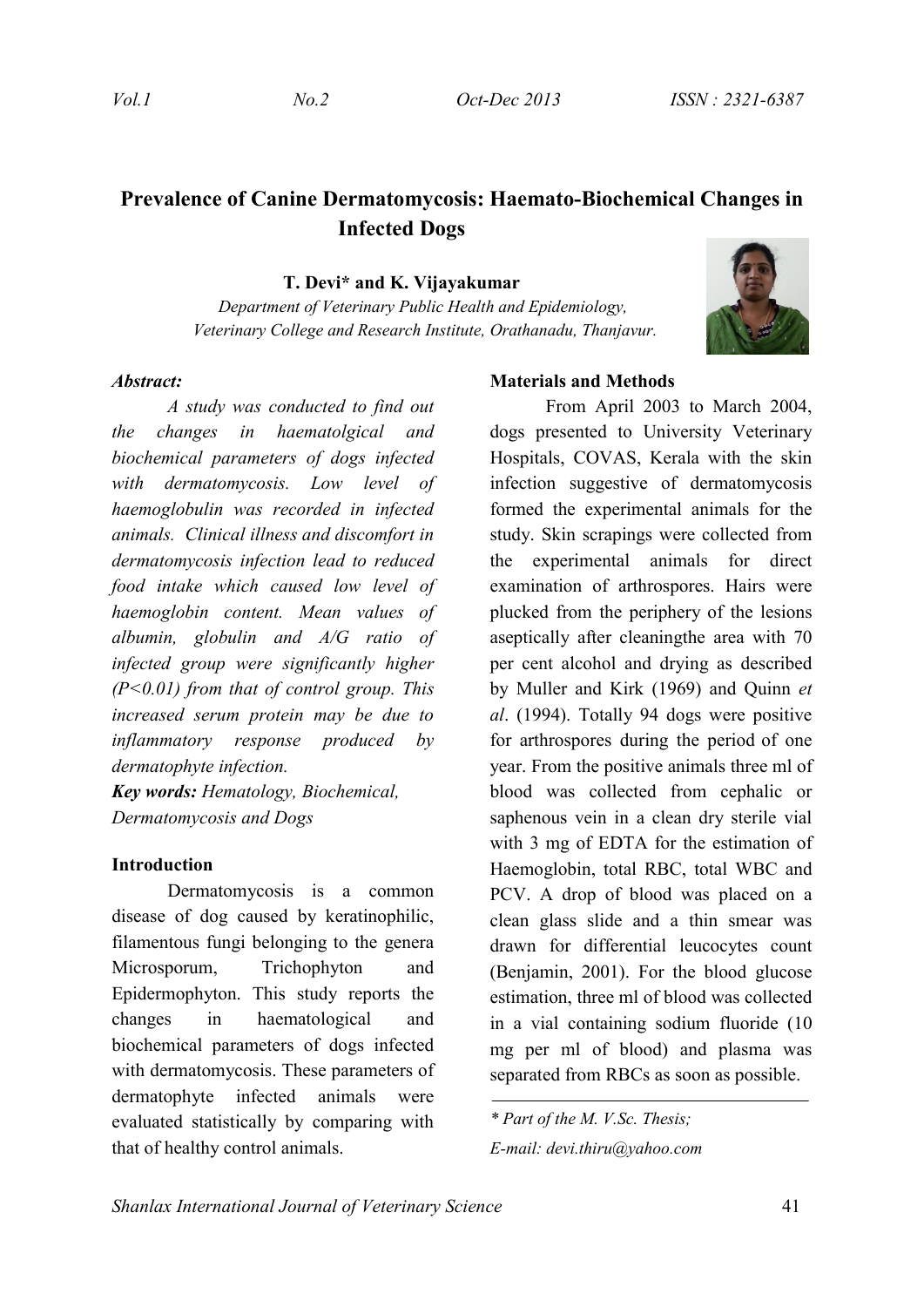Three ml of blood was collected in a clean dry syringe for separating serum for biochemical analysis. Sera collected were stored at - 200 c until further use. Blood, blood smear and sera were also collected from the healthy 9 control animals.

Haemoglobin was estimated using acid hematin method as described by Platt (1979). Packed cell volume of the sample was read by Wintrobe method and total leucocyte counting was done by using Hemocytometer and Thomas fluid (Benjamin, 2001). Erythrocytes were counted using Hemocytometer and Hayem's fluid as detailed by Wintrobe *et al.* (1981). Differential count was carried out by the method described by Meinkoth and Clinkenbeard (2000).

All biochemical estimations were done by Spectrophotometry in Merck 200 Spectrophometer. Reagents and standards of Agappe's Diagnostics, Maharashtra, were used. Blood glucose was estimated by using glucose oxidase method in Agappe's kit as described by Sacks (2001). Cholesterol oxidase peroxidase method was utilised for cholesterol estimation in enzymatic colorimetric method (Bruss, 1997). Creatinine was estimated by using Jaffe method of analysis by (Newman and Price, 2001). The total protein concentration of the sera was determined by direct Biuret method (Gormall *et al.*, 1949). Albumin concentration of the sera was determined by Bromocresol green method (Doumas *et al.,* 1971). Globulin concentration was derived from known total protein and albumin values. The A/G *r*atio was calculated.

## **Results and Discussion**

The results of haematological parameters of dermatophyte infected group with that of control group is given in Table 1

| $\mathbf{F}$ vup                  |                  |                  |            |  |  |
|-----------------------------------|------------------|------------------|------------|--|--|
| <b>Haematological Parameters</b>  | Mean values+ SD  |                  | t values   |  |  |
|                                   | Infected group   | Control group    |            |  |  |
|                                   | $n = 94$         | $n = 9$          |            |  |  |
| Haemoglobin $(g/dl)$              | $11.986 + 0.725$ | $13.356 + 0.639$ | 5.4646**   |  |  |
| Packed cell volume (Per cent)     | $35.979 + 2.342$ | $36.889 + 1.269$ | 5.1465NS   |  |  |
| Total Erythrocyte count (106/mm3) | $5.977 + 0.609$  | $6.244 + 0.461$  | 0.2026NS   |  |  |
| Total leucocyte count (103/mm3)   | $12.841 + 0.633$ | $14.367 + 0.464$ | $7.0414**$ |  |  |
| Neutrophils (Per cent)            | $62.979 + 6.411$ | $62.333 + 1.871$ | 0.7107NS   |  |  |
| Lymphocytes (Per cent)            | $26.181 + 5.935$ | $28.333 + 3.742$ | 1.0651NS   |  |  |
| Eosinophils (Per cent)            | $6.660 + 1.992$  | $5.778 + 1.563$  | 1.2883NS   |  |  |
| Monocytes (Per cent)              | $4.128 + 1.497$  | $3.333 + 2.121$  | 0.1465NS   |  |  |

**Table-1 Haematological parameters of dermatophyte infected group with that of control group**

n =Number of animals in each group

\*\* - Significant variation (P<0.01)

NS - Non significant variation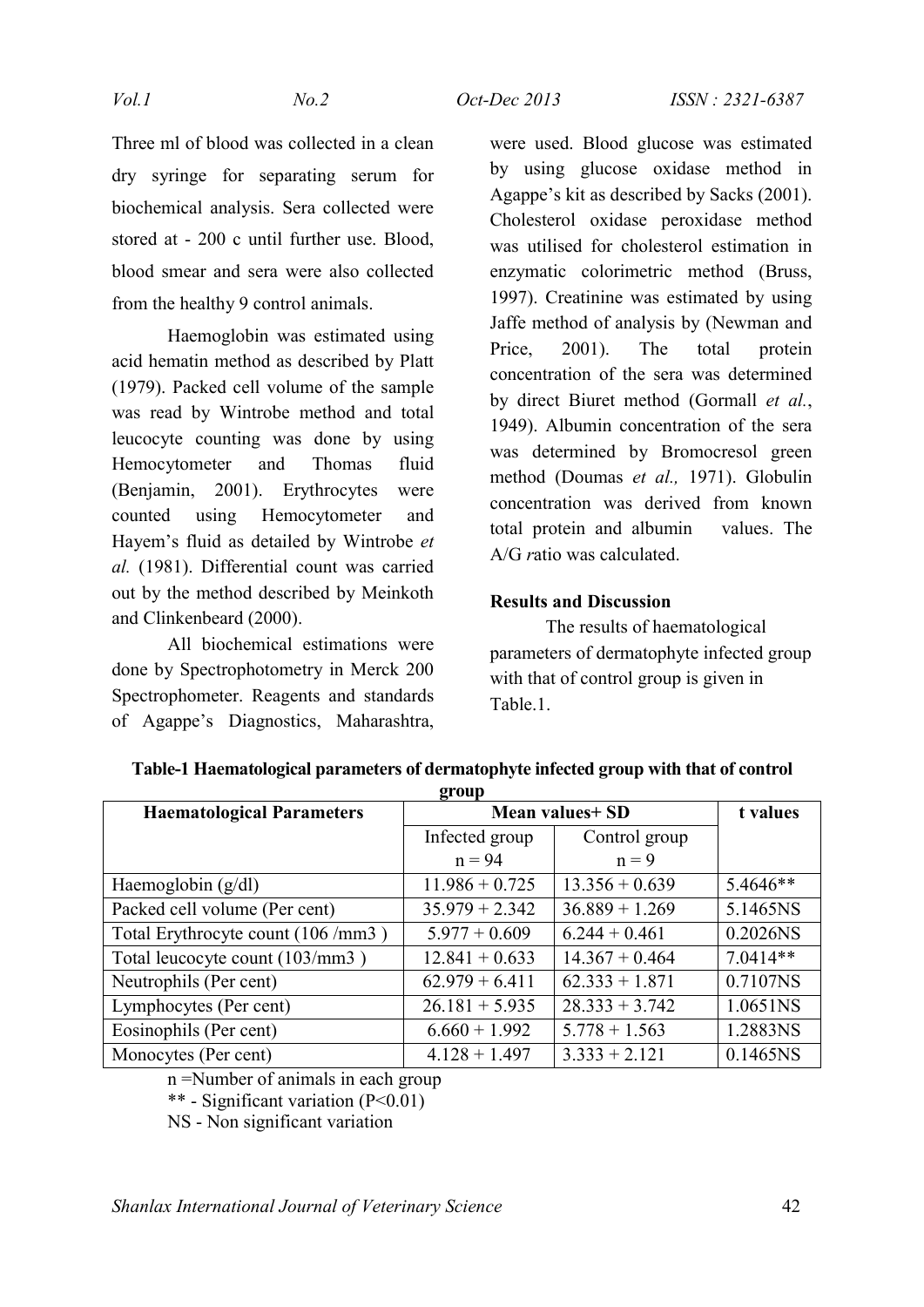Infected group had significantly lower mean values of haemoglobin content and leucocyte count  $(11.986 + 0.725 \text{ g/dl})$ and  $12.841 + 0.633 \quad 103/mm3$ , respectively) when compared to the respective mean values of control animals  $(13.356 + 0.639 \text{ g/dl} \text{ and } 14.367 + 0.464$ 103/mm3 respectively), whereas not much variation was noted in other haematological parameters such as total erythrocyte count, packed cell volume and differential count from that of control group and values of both the groups were within the normal range. These findings correlate well with findings of Wilkinson (1979), Ibrahim *et al.* (1984) and Remi *et al* . (2012). Wilkinson (1979) revealed that moderate hypochromic microcytic anaemia and mild leucopenia were evident with multiple dermatophyte infections in dogs. Ibrahim *et al.* (1984) stated that ringworm infected animals had significantly low haemoglobin level. Remi *et al.* (2012) reported that no significant difference occur in the mean PCV, total RBCs and , neutrophils. So in this present study, the reason attributed for leucopaenia and low haemoglobin could be due to less food intake caused by clinical illness and discomfort in mycotic infections. On the other hand, Koshla *et al*. (1989) reported no significant changes in total erythrocyte count, packed cell volume and differential count in experimental *M. canis* infection. Biochemical parameters of infected and control groups are presented in Table 2.

|                         | Mean values+ SD    |                    | t values    |
|-------------------------|--------------------|--------------------|-------------|
| <b>Biochemical</b>      | Infected group     | Control group      |             |
| parameters              | $n = 94$           | $n = 9$            |             |
| Blood glucose $(mg/dl)$ | $101.106 + 19.378$ | $105.222 + 11.032$ | $0.6257$ NS |
| Cholesterol (mg/dl)     | $82.138 + 10.552$  | $78.00 + 8.216$    | 1.1419NS    |
| $C$ reatinine (mg/dl)   | $0.981 + 0.227$    | $0.944 + 0.167$    | 0.4754NS    |
| Total protein $(g/dl)$  | $10.842 + 1.161$   | $6.633 + 0.568$    | $16.6901**$ |
| Albumin $(g/dl)$        | $4.777 + 0.776$    | $3.167 + 0.245$    | 14.0790**   |
| Globulin $(g/dl)$       | $6.066 + 0.995$    | $3.467 + 0.442$    | 14.4816**   |
| $A/G$ ratio             | $0.796 + 0.111$    | $0.925 + 0.126$    | 3.2996**    |

**Table-2 Biochemical parameters of dermatophyte infected group with that of control group**

n=Number of animals in each group

\*\*- Significant variation (P<0.01)

NS – Non significant variation

Infected group had low mean blood glucose level and creatinine compared to the mean value of control group, but mean value of cholesterol of infected group was slightly higher than that of control group. However, statistical analysis showed that no significant variation (P>0.05) in blood glucose, creatinine and cholesterol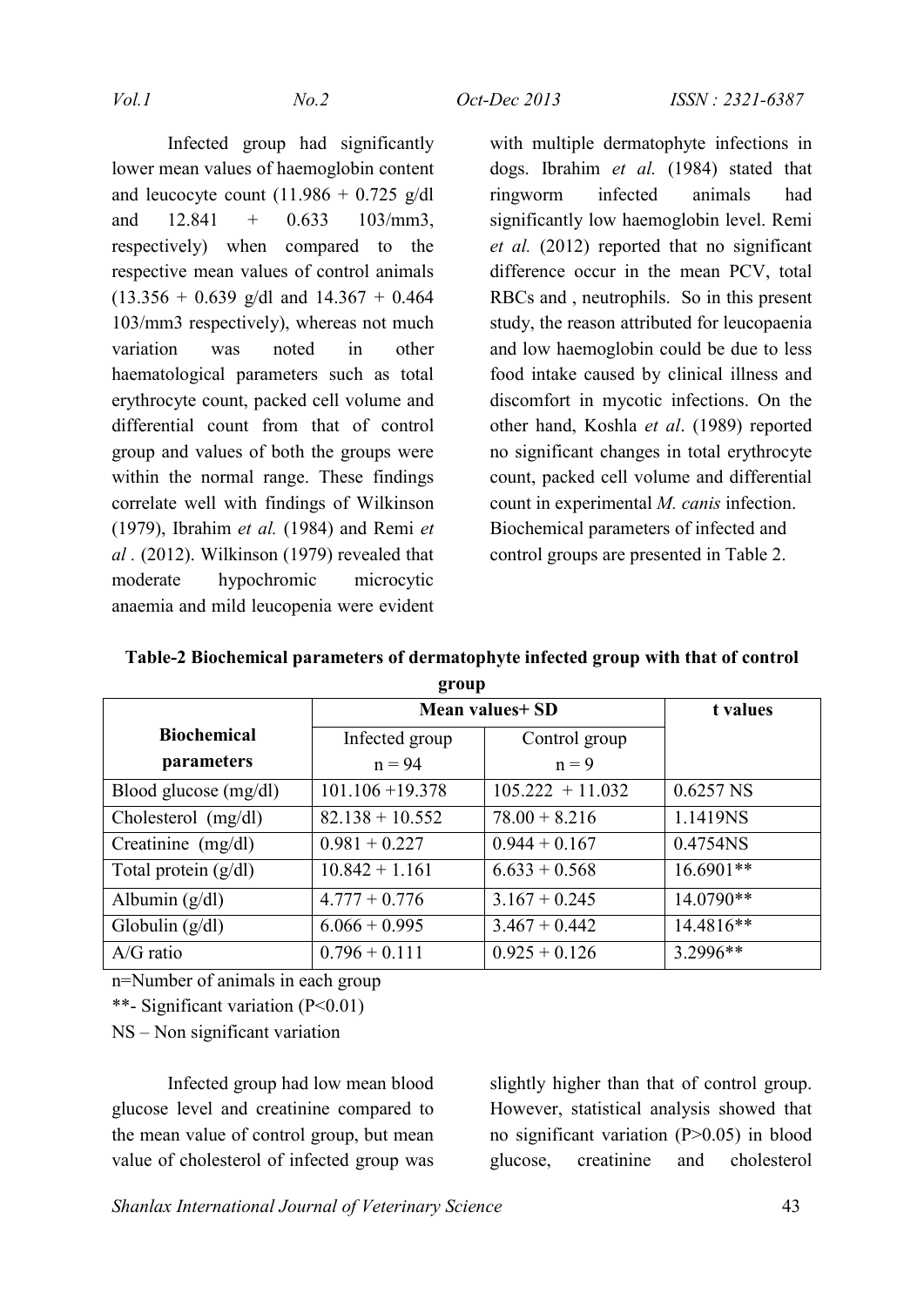between the two groups. Mean values of albumin, globulin and A/G ratio of infected group were significantly higher (P<0.01) from that of control group. Higher albumin and globulin contents of infected group themselves indicated a higher content of total protein in infected animal  $(10.842 + 1.161$  g/dl) which was significant  $(P<0.01)$  from the total protein content of control group  $(6.633 + 0.568)$  g/ dl). Similar findings recorded by Shakir *et al.* (1996) and Aujla *et al.* (1999) where globulin content was higher in skin disorders and mycotic infection. This increased serum protein may be due to inflammatory response produced by dermatophyte infection. The antigens were trapped in epidermis by Langerhan's cells, which were the prominent antigen presenting cells of the skin immune system and presented the antigens to Tlymphocytes. Gudding and Lund, (1995) stated that migration of antigen presenting cells was initiated by cytokines and this leads to dense infiltration of inflammatory cells in infected area and subsequent increase in serum protein content. The serum biochemistry estimation was only used for identifying an underlying problem, which might be a contributing factor in the development of disease, and not for the diagnosis of disease.

### **References**

Aujla, R.S., Singh, N., Jand, S.K., Sodhi, S., Sood, N. and Gupta, P.P. 1999. Mycotic dermatitis in dogs in Punjab: Clinico pathological studies. *Indian. J. Comp. Microbiol. Immunol. Infect. Dis*. 20: 134.

Benjamin, M.M. 2001. Outline of Veterinary Clinical Pathology*.* 3rd edition. *Kalyani Publishers, New Delhi,* 351.

Bruss, M.L. 1997. Lipids and Ketones. Clinical Biochemistry of Domestic Animals*.* (eds. Kaneko, J.J., Harvey, J. W. and Bruss, M.L.). Fifth edition. *Academic Press, London* .83-115.

Doumas, B.T., Watson, W.A. and Biggs, H.G. 1971. Albumin standards and the measurement of serum albumin with bromocresol green. *Clin. Chem. Acta*. 31: 87.

Gormall, A.G., Bardawill, C.J. and David, M.M. 1949. Determination of serum protein by the biuret reaction*. J. Biol. Chem*. 177: 751.

Gudding, R. and Lund, A. 1995. Immunoprophylaxis of bovine dermatophytosis. *Can. Vet.Med*. 36: 302.

Ibrahim, Hafez, S.M., Hassan, M.S. and Hassan, N.K. 1984. Haematological and biochemicalchanges of Ringworm infected buffaloes. Assiut *Vet. Med. J*. 12: 161.

Khosla, R., Gupta, M.P., Dhablania, D.C. and Jand, S.K. 1989. Clinico-diagnostic features of dermatophytosis in dogs with particular reference to therapeutic measures *. Indian Vet. J*. 66: 1157.

Meinkoth, J.H. and Clinkenbeard, K.D. 2000. Normal haematology of the dog. Schalm's Veterinary Hematology. (eds. Feldman, B.F., Zinkl J.G. and Jain, N.C.).